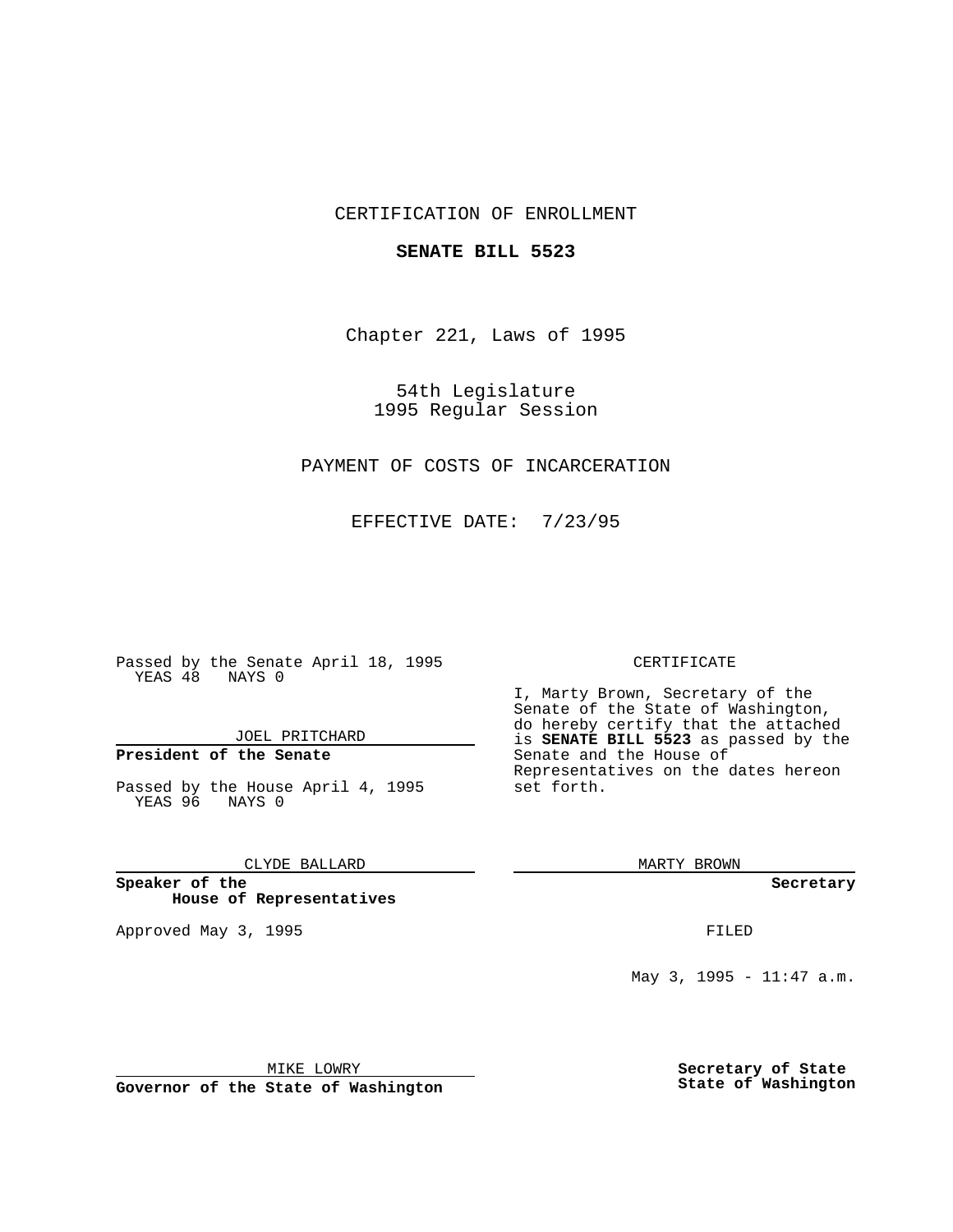# **SENATE BILL 5523** \_\_\_\_\_\_\_\_\_\_\_\_\_\_\_\_\_\_\_\_\_\_\_\_\_\_\_\_\_\_\_\_\_\_\_\_\_\_\_\_\_\_\_\_\_\_\_

\_\_\_\_\_\_\_\_\_\_\_\_\_\_\_\_\_\_\_\_\_\_\_\_\_\_\_\_\_\_\_\_\_\_\_\_\_\_\_\_\_\_\_\_\_\_\_

### AS AMENDED BY THE HOUSE

Passed Legislature - 1995 Regular Session

**State of Washington 54th Legislature 1995 Regular Session By** Senators Smith and Johnson

Read first time 01/25/95. Referred to Committee on Law & Justice.

 AN ACT Relating to imposition of costs; amending RCW 10.01.160; and repealing RCW 10.64.130.

BE IT ENACTED BY THE LEGISLATURE OF THE STATE OF WASHINGTON:

 **Sec. 1.** RCW 10.01.160 and 1994 c 192 s 1 are each amended to read as follows:

 (1) The court may require a defendant to pay costs. Costs may be imposed only upon a convicted defendant, except for costs imposed upon a defendant's entry into a deferred prosecution program or costs imposed upon a defendant for preparing and serving a warrant for failure to appear.

 (2) Costs shall be limited to expenses specially incurred by the state in prosecuting the defendant or in administering the deferred prosecution program under chapter 10.05 RCW. They cannot include expenses inherent in providing a constitutionally guaranteed jury trial or expenditures in connection with the maintenance and operation of government agencies that must be made by the public irrespective of specific violations of law. Expenses incurred for serving of warrants for failure to appear and jury fees under RCW 10.46.190 may be included in costs the court may require a defendant to pay. Costs for